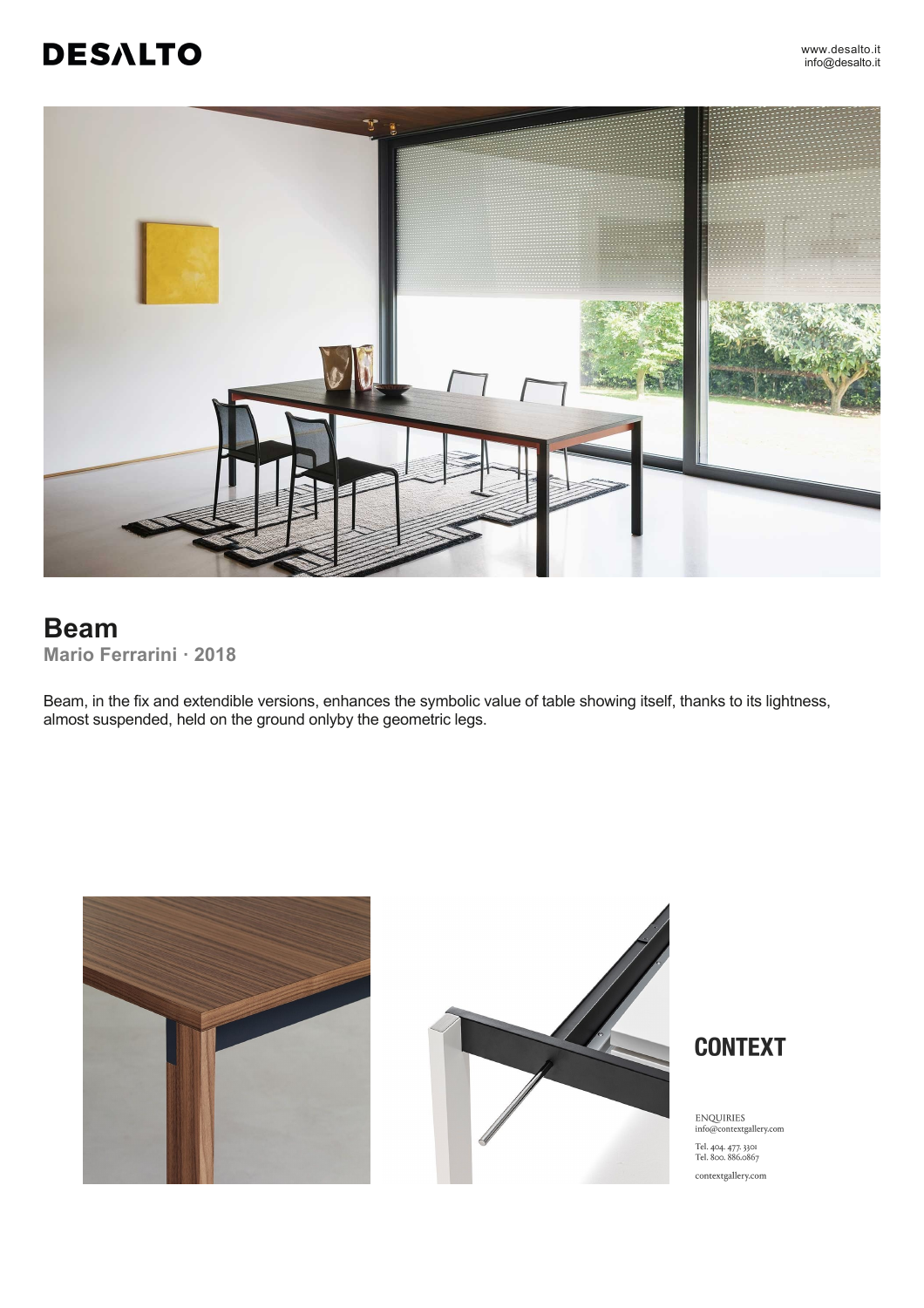## **Available models**

Fixed or extendible table ( with 1 or 2 leaves cm 45 deep), steel and aluminium frame. Top and leaves in light MDF, 25mm thickness. Available in many finishes: wood, Fenix and laminate. Extruded aluminium legs, lacquered or wood veneered in the same colour as the top.Connecting beam between the legs in steel, available in many finishes.

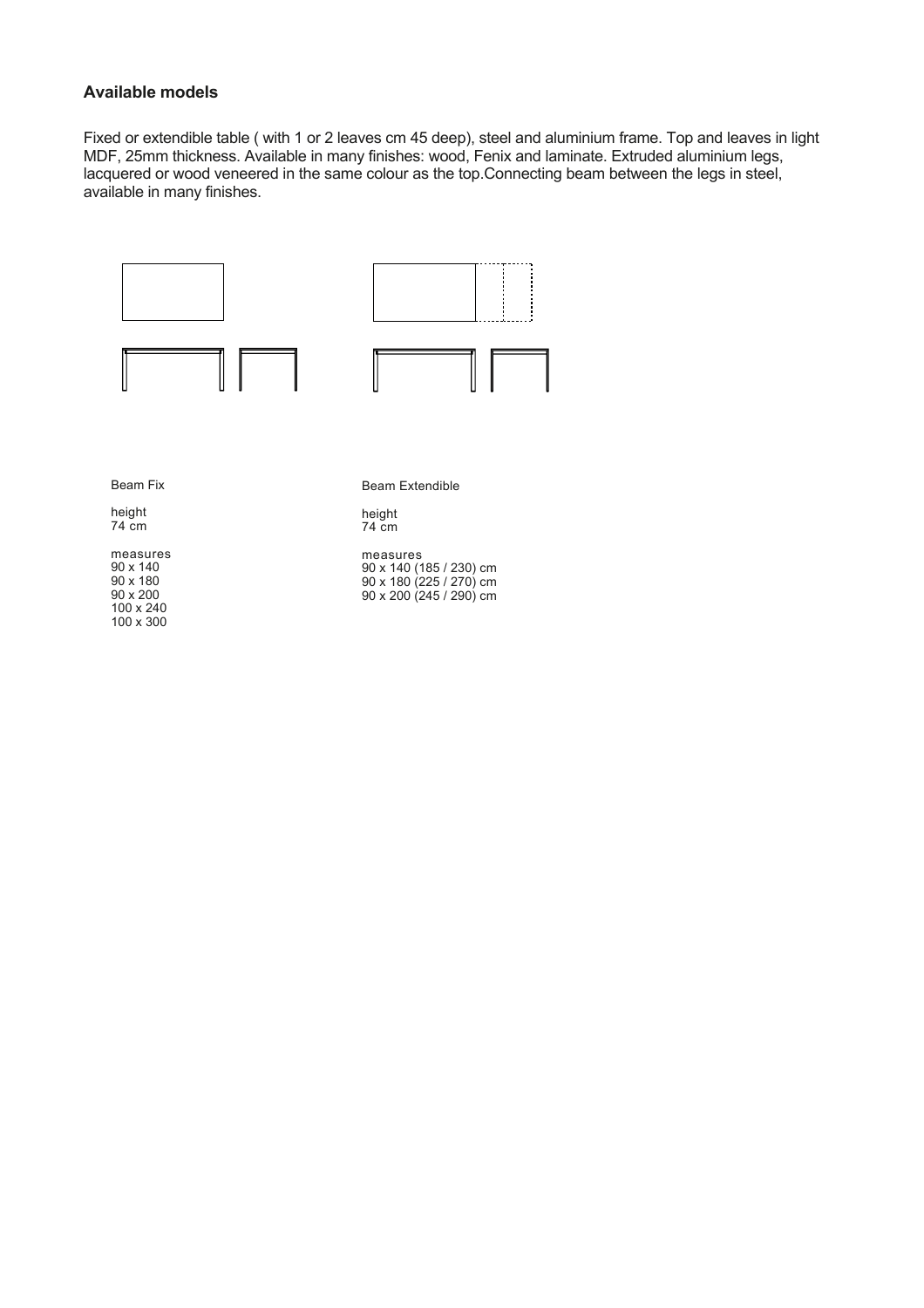## **Finishing**

## **Legs finishes**

**Lacquers**



### **Top**

**Wood**





C88 NATURAL OAK



C76 OAK GRAFITE



C68 OAK MORO



C95 WALNUT CANALETTO